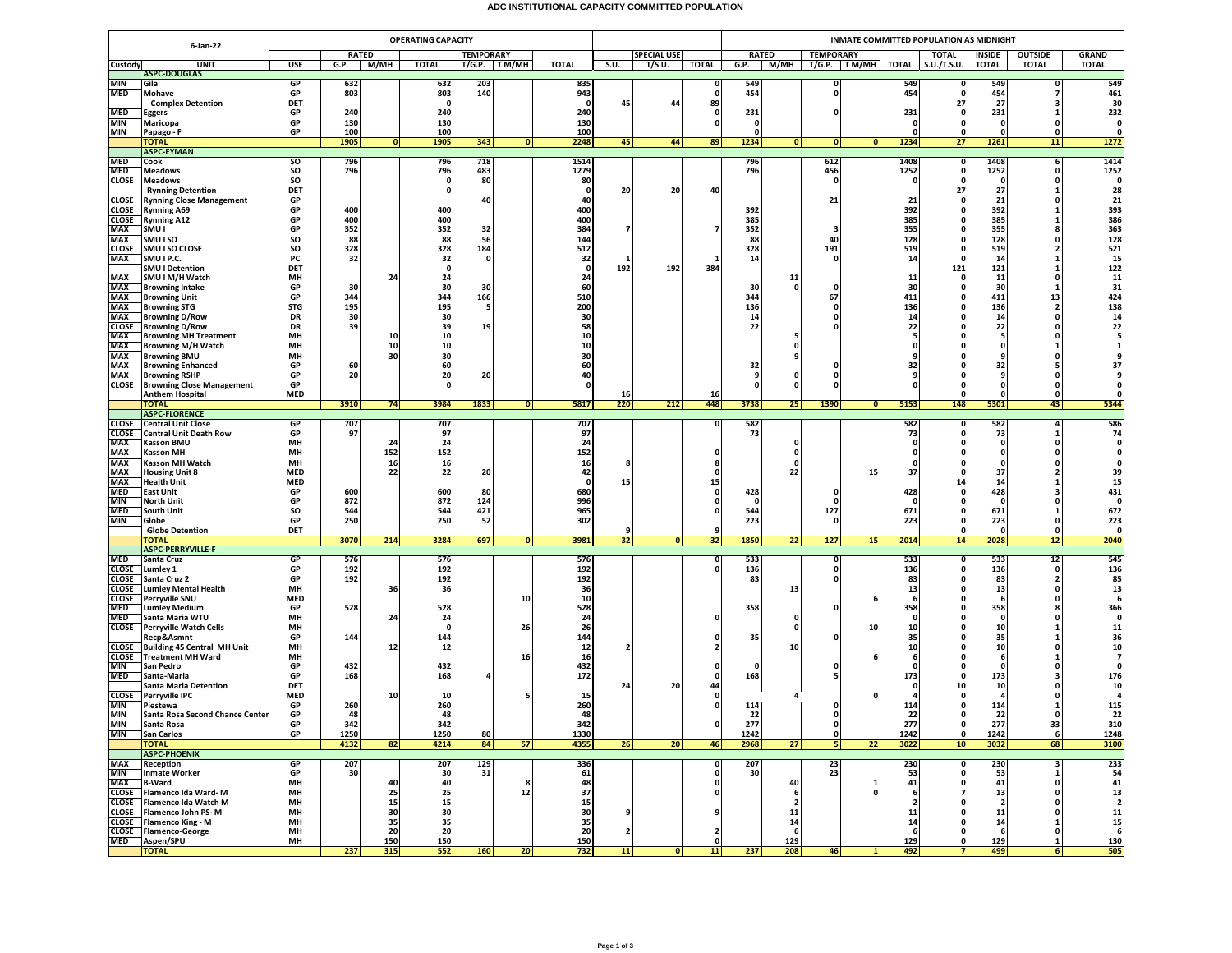## **ADC INSTITUTIONAL CAPACITY COMMITTED POPULATION**

| <b>RATED</b><br><b>TEMPORARY</b><br><b>SPECIAL USE</b><br><b>RATED</b><br><b>TEMPORARY</b><br><b>TOTAL</b><br><b>INSIDE</b><br><b>OUTSIDE</b><br><b>GRAND</b><br><b>UNIT</b><br><b>TOTAL</b><br>S.U.<br><b>TOTAL</b><br><b>TOTAL</b><br>Custody<br><b>USE</b><br>G.P.<br> M/MH <br>$T/G.P.$ TM/MH<br><b>TOTAL</b><br>T/S.U.<br>G.P.<br>M/MH<br>T/G.P. TM/MH<br>S.U./T.S.U.<br><b>TOTAL</b><br><b>TOTAL</b><br><b>TOTAL</b><br><b>ASPC-LEWIS</b><br><b>CLOSE</b><br><b>Morey</b><br>GP/PC<br>800<br>800<br>800<br>464<br>464<br>464<br>465<br>77<br>$\frac{16}{80}$<br>16<br><b>Morey Detention</b><br>DET<br>80<br>76<br>76<br>382<br>404<br>378<br>378<br>404<br>404<br>378<br><b>CLOSE</b><br>Rast<br><b>PC</b><br><b>CLOSE</b><br>PC<br>48<br>48<br>48<br>Rast II<br>$\Omega$<br>- 5<br>-8<br><b>CLOSE</b><br><b>RAST III</b><br>PC<br>96<br>96<br>96<br>45<br>45<br>45<br>320<br><b>MAX</b><br>Rast PC<br>PC<br>320<br>320<br>283<br>283<br>283<br><b>CLOSE</b><br>36<br>36<br><b>Rast Close Mgt.</b><br><b>PC</b><br>36<br>6<br>-6<br>$\Omega$<br><b>Lewis Medical</b><br><b>MED</b><br>17<br>17<br>$\mathbf{0}$<br>$\mathbf{0}$<br>- 0<br>٩<br><b>MED</b><br>378<br>378<br>575<br>378<br>Stiner I<br>GP<br>197<br>32<br>410<br>410<br>414<br>127<br>${\bf 10}$<br>GP<br>400<br>208<br>608<br>527<br>527<br><b>MED</b><br><b>Stiner II</b><br>400<br>400<br>$\Omega$<br>DET<br>70<br>70<br>63<br>63<br><b>Stiner Detention</b><br>1<br><b>MIN</b><br>PC<br>300<br>300<br>76<br>376<br>278<br>278<br>278<br><b>Bachman PC</b><br>0<br>1<br><b>MED</b><br>296<br><b>Bachman GP</b><br>GP<br>300<br>300<br>76<br>376<br>296<br>296<br>296<br>0<br>0<br><b>MED</b><br>22<br>33<br><b>Stiner Transitory</b><br><b>TRANS</b><br>22<br>11<br>$\mathbf{0}$<br>$\mathbf{0}$<br>$\mathbf{0}$<br>$\Omega$<br><b>DET</b><br>80<br>72<br>72<br><b>Bachman Detention</b><br>80<br>$\overline{2}$<br><b>CLOSE</b><br>750<br>16<br>625<br>37<br><b>Buckley PC</b><br>PC<br>750<br>750<br>16<br>618<br>618<br>618<br>50<br>50<br>PC<br>50<br>37<br><b>CLOSE</b><br><b>Buckley PC II</b><br>37<br>-37<br>$\Omega$<br>370<br>520<br>405<br><b>MED</b><br><b>Barchey PC I</b><br>PC<br>370<br>150<br>370<br>405<br>35<br>$\Omega$<br>$\mathbf{1}$<br>344<br><b>MED</b><br><b>Barchey PC II</b><br>PC<br>370<br>370<br>120<br>490<br>344<br>344<br>0<br>22<br><b>MED</b><br><b>Barchey PC III</b><br>60<br>60<br>60<br>22<br>22<br><b>PC</b><br>$\mathbf{0}$<br>$\Omega$<br>12<br><b>MED</b><br><b>Barchey PC Watch Cells</b><br>MH<br>20<br>20<br>12<br>12<br>$\Omega$<br>75<br>75<br>75<br>13<br>13<br><b>CLOSE</b><br><b>Sunrise Male Minors</b><br>GP<br>13<br><b>CLOSE</b><br><b>Sunrise Femal Minors</b><br>GP<br>11<br>11<br>11<br>$\mathbf{1}$<br>0<br>14<br>26<br><b>CLOSE</b><br>14<br>12<br><b>Sunrise Minors CDU/Watch</b><br>в<br>$\Omega$<br>з<br>з<br>$\Omega$<br><b>Eagle Point Second Chance Center</b><br>300<br>300<br>300<br>209<br>MIN<br>GP<br>209<br>209<br>$\mathbf{1}$<br>5104<br>5104<br>850<br>20<br>5974<br>279<br>279<br>4153<br>194<br>12<br>4359<br>220<br>4579<br><b>TOTAL</b><br>$\overline{0}$<br> 0 <br> 0 <br>45<br><b>ASPC-SAFFORD</b><br><b>MIN</b><br><b>GP</b><br>588<br>588<br>160<br>748<br>336<br>336<br>336<br><b>Fort Grant</b><br>0<br>$\Omega$<br><b>DET</b><br>25<br>24<br><b>Miles Detention</b><br>49<br>18<br>18<br>$\overline{2}$<br>711<br><b>MIN</b><br>Graham<br>GP<br>615<br>615<br>96<br>$\mathbf 0$<br>231<br>231<br>231<br>0<br>0<br>$\Omega$<br>253<br><b>MED</b><br>250<br>160<br>252<br>PC<br>250<br>410<br>250<br>252<br>Tonto<br>$\overline{2}$<br>$\Omega$<br>-1<br>DET<br><b>Tonto Detention</b><br>$\Omega$<br>6<br>- 0<br>1453<br>1453<br>416<br>1869<br>31<br>24<br>55<br>817<br>819<br>18<br>837<br><b>TOTAL</b><br>$\overline{0}$<br> 0 <br> 0 <br>N<br>$\overline{0}$<br>з<br><b>ASPC-TUCSON</b><br>648<br>648<br>648<br>585<br><b>CLOSE</b><br>GP<br>585<br>585<br>Cimarron<br>$\mathbf{0}$<br>5<br>$\Omega$<br>91<br><b>DET</b><br>48<br>48<br>96<br>91<br>91<br><b>Cimarron Detention</b><br>$\mathbf{0}$<br>$\Omega$<br><b>CLOSE</b><br>79<br>79<br>31<br>31<br>31<br><b>Rincon MH Watch</b><br>MH<br>85<br>$\mathbf{0}$<br>$\overline{2}$<br><b>CLOSE</b><br><b>Rincon Medical</b><br><b>MED</b><br>66<br>66<br>64<br>64<br>$\overline{\mathbf{2}}$<br><b>CLOSE</b><br>MFD<br>14<br>Rincon S.N.U.<br>16<br>16<br>16<br>14<br>14<br>$\Omega$<br><b>CLOSE</b><br><b>Cimarron Transitory</b><br><b>TRANS</b><br>24<br>24<br>$\Omega$<br>-1<br>340<br>324<br>324<br><b>CLOSE</b><br>Rincon<br>GP<br>340<br>340<br>324<br>324<br>0<br>256<br>194<br>256<br>256<br>194<br>194<br><b>CLOSE</b><br><b>Rincon MH Program</b><br>MH<br>$\mathbf{0}$<br>152<br><b>MAX</b><br><b>Rincon MH Program II</b><br>149<br>149<br>84<br>84<br>84<br>MH<br>$\Omega$<br>٦<br>6<br>MAX<br><b>Rincon MH Watch II</b><br>20<br>MH<br>20<br>0<br>715<br><b>MED</b><br>709<br>709<br>Santa Rita<br>GP<br>768<br>768<br>768<br>709<br>6<br><b>MED</b><br><b>MED</b><br>25<br>25<br>20<br>45<br>25<br>18<br>43<br>Manzanita S.N.U.<br>43<br>$\Omega$<br>$\Omega$<br>179<br>233<br><b>MED</b><br>GP<br>179<br>107<br>286<br>179<br>54<br><b>NA</b><br>233<br>Manzanita<br>$\overline{\phantom{a}}$<br>n<br>n<br><b>MED</b><br><b>Manzanita Second Chance Center</b><br>GP<br>48<br>28<br><b>NA</b><br>28<br>48<br>48<br>28<br><b>MED</b><br><b>Manzanita Watch Cells</b><br>MH<br>24<br>24<br>24<br><b>MED</b><br>58<br>55<br>55<br>58<br><b>MED</b><br>58<br>55<br><b>Manzanita Residential</b><br>58<br>٦<br><b>Manzanita Detention</b><br><b>DET</b><br>12<br>11<br>23<br>$\mathbf{0}$<br>- 7<br><b>MED</b><br>400<br>400<br>736<br>400<br>284<br>684<br>684<br>Winchester<br>GP<br>336<br>DET<br>12<br>24<br><b>Winchester Detention</b><br>12<br>$\Omega$<br>n<br>$\Omega$<br>80<br>DFT<br>40<br>40<br>63<br>63<br><b>Complex Detention</b><br>$\Omega$<br>$\Omega$<br>$\Omega$<br>$\Omega$<br><b>MIN</b><br>360<br>360<br>360<br>352<br>352<br>352<br>Catalina<br>GP<br>0<br><b>MIN</b><br>1250<br>1250<br>1250<br>907<br>Whetstone<br>GP<br>907<br>907<br>0<br>$\overline{\phantom{a}}$<br>289<br>3993<br>607<br>4600<br>467<br>5116<br>178<br>111<br>3484<br>407<br>225<br>4473<br>36<br>49<br>339<br>18<br>4248<br><b>TOTAL</b><br><b>ASPC-WINSLOW</b><br><b>MIN</b><br>GP<br>492<br>492<br>136<br>628<br>294<br>294<br>294<br>294<br>Coronado<br>$\overline{\mathbf{0}}$<br><b>CLOSE</b><br>800<br>800<br>671<br>Kaibab<br>GP<br>800<br>671<br>671<br>0<br>39<br>DET<br>20<br>19<br>23<br><b>Complex Detention</b><br>23<br>$\Omega$<br>$\Omega$<br>$\mathbf{1}$<br>- 0<br>334<br>344<br><b>MIN</b><br>GP<br>334<br>334<br>80<br>414<br>10<br>344<br>Apache<br>$\Omega$<br>$\mathbf{0}$<br>- 0<br>DET<br>12<br><b>Apache Detention</b><br>12<br>$\mathbf{0}$<br>$\mathbf{0}$<br>1299<br>1338<br>1626<br>216<br>1842<br>32<br>1309<br>1332<br>1626<br>19<br>51<br>10<br><b>TOTAL</b><br>$\overline{0}$<br> 0 <br> 0 <br>23<br>6<br>0<br><b>ASPC-YUMA</b><br>324<br><b>MED</b><br><b>GP</b><br>800<br>800<br>1124<br>743<br>$\overline{\mathbf{0}}$<br>743<br>743<br>21<br>Cheyenne<br><b>Cheyenne Detention</b><br><b>DET</b><br>40<br>39<br>79<br>44<br>44<br>250<br>250<br>80<br>330<br><b>MIN</b><br>Cocopah<br>GP<br>$\Omega$<br>$\Omega$<br>$\mathbf{0}$<br>$\Omega$<br>$\Omega$<br>$\sqrt{2}$<br>$\Omega$<br><b>CLOSE</b><br>800<br>800<br>398<br>Dakota Y13<br>800<br>16<br>16<br>390<br>390<br>390<br>GP<br>$\Omega$<br>я<br>- 0<br>80<br>80<br>51<br><b>Dakota Detention</b><br>DET<br>$\mathbf{0}$<br>51<br>$\overline{\mathbf{z}}$<br><b>MED</b><br>Cibola<br>GP<br>1250<br>1250<br>16<br>1266<br>843<br>843<br>843<br>12<br>0<br><b>MIN</b><br>1250<br>1250<br>GP<br>1250<br>723<br>723<br>723<br>La Paz<br>$\mathbf{0}$<br>$\Omega$<br>2794<br>2841<br><b>TOTAL</b><br>4350<br>$\overline{0}$<br>4350<br>420<br> 0 <br>4770<br>136<br>39<br>175<br>2699<br>$\overline{0}$<br> 0 <br>2699<br>95<br>47<br>ō<br>68<br>1292<br>31072<br>146<br>36704<br>1006<br>469<br>147 <sup>1</sup><br>22479<br>689<br>787<br>277<br>26413<br><b>TOTAL IN-STATE</b><br>29780<br>5486<br>2113<br>2534<br>26136 | 6-Jan-22 | <b>OPERATING CAPACITY</b> |  |  |  |  |  |  |  |  |  | INMATE COMMITTED POPULATION AS MIDNIGHT |  |  |  |  |  |  |  |                         |  |  |
|-----------------------------------------------------------------------------------------------------------------------------------------------------------------------------------------------------------------------------------------------------------------------------------------------------------------------------------------------------------------------------------------------------------------------------------------------------------------------------------------------------------------------------------------------------------------------------------------------------------------------------------------------------------------------------------------------------------------------------------------------------------------------------------------------------------------------------------------------------------------------------------------------------------------------------------------------------------------------------------------------------------------------------------------------------------------------------------------------------------------------------------------------------------------------------------------------------------------------------------------------------------------------------------------------------------------------------------------------------------------------------------------------------------------------------------------------------------------------------------------------------------------------------------------------------------------------------------------------------------------------------------------------------------------------------------------------------------------------------------------------------------------------------------------------------------------------------------------------------------------------------------------------------------------------------------------------------------------------------------------------------------------------------------------------------------------------------------------------------------------------------------------------------------------------------------------------------------------------------------------------------------------------------------------------------------------------------------------------------------------------------------------------------------------------------------------------------------------------------------------------------------------------------------------------------------------------------------------------------------------------------------------------------------------------------------------------------------------------------------------------------------------------------------------------------------------------------------------------------------------------------------------------------------------------------------------------------------------------------------------------------------------------------------------------------------------------------------------------------------------------------------------------------------------------------------------------------------------------------------------------------------------------------------------------------------------------------------------------------------------------------------------------------------------------------------------------------------------------------------------------------------------------------------------------------------------------------------------------------------------------------------------------------------------------------------------------------------------------------------------------------------------------------------------------------------------------------------------------------------------------------------------------------------------------------------------------------------------------------------------------------------------------------------------------------------------------------------------------------------------------------------------------------------------------------------------------------------------------------------------------------------------------------------------------------------------------------------------------------------------------------------------------------------------------------------------------------------------------------------------------------------------------------------------------------------------------------------------------------------------------------------------------------------------------------------------------------------------------------------------------------------------------------------------------------------------------------------------------------------------------------------------------------------------------------------------------------------------------------------------------------------------------------------------------------------------------------------------------------------------------------------------------------------------------------------------------------------------------------------------------------------------------------------------------------------------------------------------------------------------------------------------------------------------------------------------------------------------------------------------------------------------------------------------------------------------------------------------------------------------------------------------------------------------------------------------------------------------------------------------------------------------------------------------------------------------------------------------------------------------------------------------------------------------------------------------------------------------------------------------------------------------------------------------------------------------------------------------------------------------------------------------------------------------------------------------------------------------------------------------------------------------------------------------------------------------------------------------------------------------------------------------------------------------------------------------------------------------------------------------------------------------------------------------------------------------------------------------------------------------------------------------------------------------------------------------------------------------------------------------------------------------------------------------------------------------------------------------------------------------------------------------------------------------------------------------------------------------------------------------------------------------------------------------------------------------------------------------------------------------------------------------------------------------------------------------------------------------------------------------------------------------------------------------------------------------------------------------------------------------------------------------------------------------------------------------------------------------------------------------------------------------------------------------------------------------------------------------------------------------------------------------------------------------------------------------------------------------------------------------------------------------------------------------------------------------------------------------------------------------------------------------------------------------------------------------------------------------------------------------------------------------------------------------------------------------------------------------------------------------------------------------------------|----------|---------------------------|--|--|--|--|--|--|--|--|--|-----------------------------------------|--|--|--|--|--|--|--|-------------------------|--|--|
|                                                                                                                                                                                                                                                                                                                                                                                                                                                                                                                                                                                                                                                                                                                                                                                                                                                                                                                                                                                                                                                                                                                                                                                                                                                                                                                                                                                                                                                                                                                                                                                                                                                                                                                                                                                                                                                                                                                                                                                                                                                                                                                                                                                                                                                                                                                                                                                                                                                                                                                                                                                                                                                                                                                                                                                                                                                                                                                                                                                                                                                                                                                                                                                                                                                                                                                                                                                                                                                                                                                                                                                                                                                                                                                                                                                                                                                                                                                                                                                                                                                                                                                                                                                                                                                                                                                                                                                                                                                                                                                                                                                                                                                                                                                                                                                                                                                                                                                                                                                                                                                                                                                                                                                                                                                                                                                                                                                                                                                                                                                                                                                                                                                                                                                                                                                                                                                                                                                                                                                                                                                                                                                                                                                                                                                                                                                                                                                                                                                                                                                                                                                                                                                                                                                                                                                                                                                                                                                                                                                                                                                                                                                                                                                                                                                                                                                                                                                                                                                                                                                                                                                                                                                                                                                                                                                                                                                                                                                                                                                                                                                                                                                                                     |          |                           |  |  |  |  |  |  |  |  |  |                                         |  |  |  |  |  |  |  |                         |  |  |
|                                                                                                                                                                                                                                                                                                                                                                                                                                                                                                                                                                                                                                                                                                                                                                                                                                                                                                                                                                                                                                                                                                                                                                                                                                                                                                                                                                                                                                                                                                                                                                                                                                                                                                                                                                                                                                                                                                                                                                                                                                                                                                                                                                                                                                                                                                                                                                                                                                                                                                                                                                                                                                                                                                                                                                                                                                                                                                                                                                                                                                                                                                                                                                                                                                                                                                                                                                                                                                                                                                                                                                                                                                                                                                                                                                                                                                                                                                                                                                                                                                                                                                                                                                                                                                                                                                                                                                                                                                                                                                                                                                                                                                                                                                                                                                                                                                                                                                                                                                                                                                                                                                                                                                                                                                                                                                                                                                                                                                                                                                                                                                                                                                                                                                                                                                                                                                                                                                                                                                                                                                                                                                                                                                                                                                                                                                                                                                                                                                                                                                                                                                                                                                                                                                                                                                                                                                                                                                                                                                                                                                                                                                                                                                                                                                                                                                                                                                                                                                                                                                                                                                                                                                                                                                                                                                                                                                                                                                                                                                                                                                                                                                                                                     |          |                           |  |  |  |  |  |  |  |  |  |                                         |  |  |  |  |  |  |  |                         |  |  |
|                                                                                                                                                                                                                                                                                                                                                                                                                                                                                                                                                                                                                                                                                                                                                                                                                                                                                                                                                                                                                                                                                                                                                                                                                                                                                                                                                                                                                                                                                                                                                                                                                                                                                                                                                                                                                                                                                                                                                                                                                                                                                                                                                                                                                                                                                                                                                                                                                                                                                                                                                                                                                                                                                                                                                                                                                                                                                                                                                                                                                                                                                                                                                                                                                                                                                                                                                                                                                                                                                                                                                                                                                                                                                                                                                                                                                                                                                                                                                                                                                                                                                                                                                                                                                                                                                                                                                                                                                                                                                                                                                                                                                                                                                                                                                                                                                                                                                                                                                                                                                                                                                                                                                                                                                                                                                                                                                                                                                                                                                                                                                                                                                                                                                                                                                                                                                                                                                                                                                                                                                                                                                                                                                                                                                                                                                                                                                                                                                                                                                                                                                                                                                                                                                                                                                                                                                                                                                                                                                                                                                                                                                                                                                                                                                                                                                                                                                                                                                                                                                                                                                                                                                                                                                                                                                                                                                                                                                                                                                                                                                                                                                                                                                     |          |                           |  |  |  |  |  |  |  |  |  |                                         |  |  |  |  |  |  |  |                         |  |  |
|                                                                                                                                                                                                                                                                                                                                                                                                                                                                                                                                                                                                                                                                                                                                                                                                                                                                                                                                                                                                                                                                                                                                                                                                                                                                                                                                                                                                                                                                                                                                                                                                                                                                                                                                                                                                                                                                                                                                                                                                                                                                                                                                                                                                                                                                                                                                                                                                                                                                                                                                                                                                                                                                                                                                                                                                                                                                                                                                                                                                                                                                                                                                                                                                                                                                                                                                                                                                                                                                                                                                                                                                                                                                                                                                                                                                                                                                                                                                                                                                                                                                                                                                                                                                                                                                                                                                                                                                                                                                                                                                                                                                                                                                                                                                                                                                                                                                                                                                                                                                                                                                                                                                                                                                                                                                                                                                                                                                                                                                                                                                                                                                                                                                                                                                                                                                                                                                                                                                                                                                                                                                                                                                                                                                                                                                                                                                                                                                                                                                                                                                                                                                                                                                                                                                                                                                                                                                                                                                                                                                                                                                                                                                                                                                                                                                                                                                                                                                                                                                                                                                                                                                                                                                                                                                                                                                                                                                                                                                                                                                                                                                                                                                                     |          |                           |  |  |  |  |  |  |  |  |  |                                         |  |  |  |  |  |  |  |                         |  |  |
|                                                                                                                                                                                                                                                                                                                                                                                                                                                                                                                                                                                                                                                                                                                                                                                                                                                                                                                                                                                                                                                                                                                                                                                                                                                                                                                                                                                                                                                                                                                                                                                                                                                                                                                                                                                                                                                                                                                                                                                                                                                                                                                                                                                                                                                                                                                                                                                                                                                                                                                                                                                                                                                                                                                                                                                                                                                                                                                                                                                                                                                                                                                                                                                                                                                                                                                                                                                                                                                                                                                                                                                                                                                                                                                                                                                                                                                                                                                                                                                                                                                                                                                                                                                                                                                                                                                                                                                                                                                                                                                                                                                                                                                                                                                                                                                                                                                                                                                                                                                                                                                                                                                                                                                                                                                                                                                                                                                                                                                                                                                                                                                                                                                                                                                                                                                                                                                                                                                                                                                                                                                                                                                                                                                                                                                                                                                                                                                                                                                                                                                                                                                                                                                                                                                                                                                                                                                                                                                                                                                                                                                                                                                                                                                                                                                                                                                                                                                                                                                                                                                                                                                                                                                                                                                                                                                                                                                                                                                                                                                                                                                                                                                                                     |          |                           |  |  |  |  |  |  |  |  |  |                                         |  |  |  |  |  |  |  | -8                      |  |  |
|                                                                                                                                                                                                                                                                                                                                                                                                                                                                                                                                                                                                                                                                                                                                                                                                                                                                                                                                                                                                                                                                                                                                                                                                                                                                                                                                                                                                                                                                                                                                                                                                                                                                                                                                                                                                                                                                                                                                                                                                                                                                                                                                                                                                                                                                                                                                                                                                                                                                                                                                                                                                                                                                                                                                                                                                                                                                                                                                                                                                                                                                                                                                                                                                                                                                                                                                                                                                                                                                                                                                                                                                                                                                                                                                                                                                                                                                                                                                                                                                                                                                                                                                                                                                                                                                                                                                                                                                                                                                                                                                                                                                                                                                                                                                                                                                                                                                                                                                                                                                                                                                                                                                                                                                                                                                                                                                                                                                                                                                                                                                                                                                                                                                                                                                                                                                                                                                                                                                                                                                                                                                                                                                                                                                                                                                                                                                                                                                                                                                                                                                                                                                                                                                                                                                                                                                                                                                                                                                                                                                                                                                                                                                                                                                                                                                                                                                                                                                                                                                                                                                                                                                                                                                                                                                                                                                                                                                                                                                                                                                                                                                                                                                                     |          |                           |  |  |  |  |  |  |  |  |  |                                         |  |  |  |  |  |  |  | 47                      |  |  |
|                                                                                                                                                                                                                                                                                                                                                                                                                                                                                                                                                                                                                                                                                                                                                                                                                                                                                                                                                                                                                                                                                                                                                                                                                                                                                                                                                                                                                                                                                                                                                                                                                                                                                                                                                                                                                                                                                                                                                                                                                                                                                                                                                                                                                                                                                                                                                                                                                                                                                                                                                                                                                                                                                                                                                                                                                                                                                                                                                                                                                                                                                                                                                                                                                                                                                                                                                                                                                                                                                                                                                                                                                                                                                                                                                                                                                                                                                                                                                                                                                                                                                                                                                                                                                                                                                                                                                                                                                                                                                                                                                                                                                                                                                                                                                                                                                                                                                                                                                                                                                                                                                                                                                                                                                                                                                                                                                                                                                                                                                                                                                                                                                                                                                                                                                                                                                                                                                                                                                                                                                                                                                                                                                                                                                                                                                                                                                                                                                                                                                                                                                                                                                                                                                                                                                                                                                                                                                                                                                                                                                                                                                                                                                                                                                                                                                                                                                                                                                                                                                                                                                                                                                                                                                                                                                                                                                                                                                                                                                                                                                                                                                                                                                     |          |                           |  |  |  |  |  |  |  |  |  |                                         |  |  |  |  |  |  |  | 292                     |  |  |
|                                                                                                                                                                                                                                                                                                                                                                                                                                                                                                                                                                                                                                                                                                                                                                                                                                                                                                                                                                                                                                                                                                                                                                                                                                                                                                                                                                                                                                                                                                                                                                                                                                                                                                                                                                                                                                                                                                                                                                                                                                                                                                                                                                                                                                                                                                                                                                                                                                                                                                                                                                                                                                                                                                                                                                                                                                                                                                                                                                                                                                                                                                                                                                                                                                                                                                                                                                                                                                                                                                                                                                                                                                                                                                                                                                                                                                                                                                                                                                                                                                                                                                                                                                                                                                                                                                                                                                                                                                                                                                                                                                                                                                                                                                                                                                                                                                                                                                                                                                                                                                                                                                                                                                                                                                                                                                                                                                                                                                                                                                                                                                                                                                                                                                                                                                                                                                                                                                                                                                                                                                                                                                                                                                                                                                                                                                                                                                                                                                                                                                                                                                                                                                                                                                                                                                                                                                                                                                                                                                                                                                                                                                                                                                                                                                                                                                                                                                                                                                                                                                                                                                                                                                                                                                                                                                                                                                                                                                                                                                                                                                                                                                                                                     |          |                           |  |  |  |  |  |  |  |  |  |                                         |  |  |  |  |  |  |  | -6                      |  |  |
|                                                                                                                                                                                                                                                                                                                                                                                                                                                                                                                                                                                                                                                                                                                                                                                                                                                                                                                                                                                                                                                                                                                                                                                                                                                                                                                                                                                                                                                                                                                                                                                                                                                                                                                                                                                                                                                                                                                                                                                                                                                                                                                                                                                                                                                                                                                                                                                                                                                                                                                                                                                                                                                                                                                                                                                                                                                                                                                                                                                                                                                                                                                                                                                                                                                                                                                                                                                                                                                                                                                                                                                                                                                                                                                                                                                                                                                                                                                                                                                                                                                                                                                                                                                                                                                                                                                                                                                                                                                                                                                                                                                                                                                                                                                                                                                                                                                                                                                                                                                                                                                                                                                                                                                                                                                                                                                                                                                                                                                                                                                                                                                                                                                                                                                                                                                                                                                                                                                                                                                                                                                                                                                                                                                                                                                                                                                                                                                                                                                                                                                                                                                                                                                                                                                                                                                                                                                                                                                                                                                                                                                                                                                                                                                                                                                                                                                                                                                                                                                                                                                                                                                                                                                                                                                                                                                                                                                                                                                                                                                                                                                                                                                                                     |          |                           |  |  |  |  |  |  |  |  |  |                                         |  |  |  |  |  |  |  |                         |  |  |
|                                                                                                                                                                                                                                                                                                                                                                                                                                                                                                                                                                                                                                                                                                                                                                                                                                                                                                                                                                                                                                                                                                                                                                                                                                                                                                                                                                                                                                                                                                                                                                                                                                                                                                                                                                                                                                                                                                                                                                                                                                                                                                                                                                                                                                                                                                                                                                                                                                                                                                                                                                                                                                                                                                                                                                                                                                                                                                                                                                                                                                                                                                                                                                                                                                                                                                                                                                                                                                                                                                                                                                                                                                                                                                                                                                                                                                                                                                                                                                                                                                                                                                                                                                                                                                                                                                                                                                                                                                                                                                                                                                                                                                                                                                                                                                                                                                                                                                                                                                                                                                                                                                                                                                                                                                                                                                                                                                                                                                                                                                                                                                                                                                                                                                                                                                                                                                                                                                                                                                                                                                                                                                                                                                                                                                                                                                                                                                                                                                                                                                                                                                                                                                                                                                                                                                                                                                                                                                                                                                                                                                                                                                                                                                                                                                                                                                                                                                                                                                                                                                                                                                                                                                                                                                                                                                                                                                                                                                                                                                                                                                                                                                                                                     |          |                           |  |  |  |  |  |  |  |  |  |                                         |  |  |  |  |  |  |  | 537                     |  |  |
|                                                                                                                                                                                                                                                                                                                                                                                                                                                                                                                                                                                                                                                                                                                                                                                                                                                                                                                                                                                                                                                                                                                                                                                                                                                                                                                                                                                                                                                                                                                                                                                                                                                                                                                                                                                                                                                                                                                                                                                                                                                                                                                                                                                                                                                                                                                                                                                                                                                                                                                                                                                                                                                                                                                                                                                                                                                                                                                                                                                                                                                                                                                                                                                                                                                                                                                                                                                                                                                                                                                                                                                                                                                                                                                                                                                                                                                                                                                                                                                                                                                                                                                                                                                                                                                                                                                                                                                                                                                                                                                                                                                                                                                                                                                                                                                                                                                                                                                                                                                                                                                                                                                                                                                                                                                                                                                                                                                                                                                                                                                                                                                                                                                                                                                                                                                                                                                                                                                                                                                                                                                                                                                                                                                                                                                                                                                                                                                                                                                                                                                                                                                                                                                                                                                                                                                                                                                                                                                                                                                                                                                                                                                                                                                                                                                                                                                                                                                                                                                                                                                                                                                                                                                                                                                                                                                                                                                                                                                                                                                                                                                                                                                                                     |          |                           |  |  |  |  |  |  |  |  |  |                                         |  |  |  |  |  |  |  | 64                      |  |  |
|                                                                                                                                                                                                                                                                                                                                                                                                                                                                                                                                                                                                                                                                                                                                                                                                                                                                                                                                                                                                                                                                                                                                                                                                                                                                                                                                                                                                                                                                                                                                                                                                                                                                                                                                                                                                                                                                                                                                                                                                                                                                                                                                                                                                                                                                                                                                                                                                                                                                                                                                                                                                                                                                                                                                                                                                                                                                                                                                                                                                                                                                                                                                                                                                                                                                                                                                                                                                                                                                                                                                                                                                                                                                                                                                                                                                                                                                                                                                                                                                                                                                                                                                                                                                                                                                                                                                                                                                                                                                                                                                                                                                                                                                                                                                                                                                                                                                                                                                                                                                                                                                                                                                                                                                                                                                                                                                                                                                                                                                                                                                                                                                                                                                                                                                                                                                                                                                                                                                                                                                                                                                                                                                                                                                                                                                                                                                                                                                                                                                                                                                                                                                                                                                                                                                                                                                                                                                                                                                                                                                                                                                                                                                                                                                                                                                                                                                                                                                                                                                                                                                                                                                                                                                                                                                                                                                                                                                                                                                                                                                                                                                                                                                                     |          |                           |  |  |  |  |  |  |  |  |  |                                         |  |  |  |  |  |  |  | 279                     |  |  |
|                                                                                                                                                                                                                                                                                                                                                                                                                                                                                                                                                                                                                                                                                                                                                                                                                                                                                                                                                                                                                                                                                                                                                                                                                                                                                                                                                                                                                                                                                                                                                                                                                                                                                                                                                                                                                                                                                                                                                                                                                                                                                                                                                                                                                                                                                                                                                                                                                                                                                                                                                                                                                                                                                                                                                                                                                                                                                                                                                                                                                                                                                                                                                                                                                                                                                                                                                                                                                                                                                                                                                                                                                                                                                                                                                                                                                                                                                                                                                                                                                                                                                                                                                                                                                                                                                                                                                                                                                                                                                                                                                                                                                                                                                                                                                                                                                                                                                                                                                                                                                                                                                                                                                                                                                                                                                                                                                                                                                                                                                                                                                                                                                                                                                                                                                                                                                                                                                                                                                                                                                                                                                                                                                                                                                                                                                                                                                                                                                                                                                                                                                                                                                                                                                                                                                                                                                                                                                                                                                                                                                                                                                                                                                                                                                                                                                                                                                                                                                                                                                                                                                                                                                                                                                                                                                                                                                                                                                                                                                                                                                                                                                                                                                     |          |                           |  |  |  |  |  |  |  |  |  |                                         |  |  |  |  |  |  |  | $\mathbf{0}$            |  |  |
|                                                                                                                                                                                                                                                                                                                                                                                                                                                                                                                                                                                                                                                                                                                                                                                                                                                                                                                                                                                                                                                                                                                                                                                                                                                                                                                                                                                                                                                                                                                                                                                                                                                                                                                                                                                                                                                                                                                                                                                                                                                                                                                                                                                                                                                                                                                                                                                                                                                                                                                                                                                                                                                                                                                                                                                                                                                                                                                                                                                                                                                                                                                                                                                                                                                                                                                                                                                                                                                                                                                                                                                                                                                                                                                                                                                                                                                                                                                                                                                                                                                                                                                                                                                                                                                                                                                                                                                                                                                                                                                                                                                                                                                                                                                                                                                                                                                                                                                                                                                                                                                                                                                                                                                                                                                                                                                                                                                                                                                                                                                                                                                                                                                                                                                                                                                                                                                                                                                                                                                                                                                                                                                                                                                                                                                                                                                                                                                                                                                                                                                                                                                                                                                                                                                                                                                                                                                                                                                                                                                                                                                                                                                                                                                                                                                                                                                                                                                                                                                                                                                                                                                                                                                                                                                                                                                                                                                                                                                                                                                                                                                                                                                                                     |          |                           |  |  |  |  |  |  |  |  |  |                                         |  |  |  |  |  |  |  | 74                      |  |  |
|                                                                                                                                                                                                                                                                                                                                                                                                                                                                                                                                                                                                                                                                                                                                                                                                                                                                                                                                                                                                                                                                                                                                                                                                                                                                                                                                                                                                                                                                                                                                                                                                                                                                                                                                                                                                                                                                                                                                                                                                                                                                                                                                                                                                                                                                                                                                                                                                                                                                                                                                                                                                                                                                                                                                                                                                                                                                                                                                                                                                                                                                                                                                                                                                                                                                                                                                                                                                                                                                                                                                                                                                                                                                                                                                                                                                                                                                                                                                                                                                                                                                                                                                                                                                                                                                                                                                                                                                                                                                                                                                                                                                                                                                                                                                                                                                                                                                                                                                                                                                                                                                                                                                                                                                                                                                                                                                                                                                                                                                                                                                                                                                                                                                                                                                                                                                                                                                                                                                                                                                                                                                                                                                                                                                                                                                                                                                                                                                                                                                                                                                                                                                                                                                                                                                                                                                                                                                                                                                                                                                                                                                                                                                                                                                                                                                                                                                                                                                                                                                                                                                                                                                                                                                                                                                                                                                                                                                                                                                                                                                                                                                                                                                                     |          |                           |  |  |  |  |  |  |  |  |  |                                         |  |  |  |  |  |  |  |                         |  |  |
|                                                                                                                                                                                                                                                                                                                                                                                                                                                                                                                                                                                                                                                                                                                                                                                                                                                                                                                                                                                                                                                                                                                                                                                                                                                                                                                                                                                                                                                                                                                                                                                                                                                                                                                                                                                                                                                                                                                                                                                                                                                                                                                                                                                                                                                                                                                                                                                                                                                                                                                                                                                                                                                                                                                                                                                                                                                                                                                                                                                                                                                                                                                                                                                                                                                                                                                                                                                                                                                                                                                                                                                                                                                                                                                                                                                                                                                                                                                                                                                                                                                                                                                                                                                                                                                                                                                                                                                                                                                                                                                                                                                                                                                                                                                                                                                                                                                                                                                                                                                                                                                                                                                                                                                                                                                                                                                                                                                                                                                                                                                                                                                                                                                                                                                                                                                                                                                                                                                                                                                                                                                                                                                                                                                                                                                                                                                                                                                                                                                                                                                                                                                                                                                                                                                                                                                                                                                                                                                                                                                                                                                                                                                                                                                                                                                                                                                                                                                                                                                                                                                                                                                                                                                                                                                                                                                                                                                                                                                                                                                                                                                                                                                                                     |          |                           |  |  |  |  |  |  |  |  |  |                                         |  |  |  |  |  |  |  | 406                     |  |  |
|                                                                                                                                                                                                                                                                                                                                                                                                                                                                                                                                                                                                                                                                                                                                                                                                                                                                                                                                                                                                                                                                                                                                                                                                                                                                                                                                                                                                                                                                                                                                                                                                                                                                                                                                                                                                                                                                                                                                                                                                                                                                                                                                                                                                                                                                                                                                                                                                                                                                                                                                                                                                                                                                                                                                                                                                                                                                                                                                                                                                                                                                                                                                                                                                                                                                                                                                                                                                                                                                                                                                                                                                                                                                                                                                                                                                                                                                                                                                                                                                                                                                                                                                                                                                                                                                                                                                                                                                                                                                                                                                                                                                                                                                                                                                                                                                                                                                                                                                                                                                                                                                                                                                                                                                                                                                                                                                                                                                                                                                                                                                                                                                                                                                                                                                                                                                                                                                                                                                                                                                                                                                                                                                                                                                                                                                                                                                                                                                                                                                                                                                                                                                                                                                                                                                                                                                                                                                                                                                                                                                                                                                                                                                                                                                                                                                                                                                                                                                                                                                                                                                                                                                                                                                                                                                                                                                                                                                                                                                                                                                                                                                                                                                                     |          |                           |  |  |  |  |  |  |  |  |  |                                         |  |  |  |  |  |  |  | 345                     |  |  |
|                                                                                                                                                                                                                                                                                                                                                                                                                                                                                                                                                                                                                                                                                                                                                                                                                                                                                                                                                                                                                                                                                                                                                                                                                                                                                                                                                                                                                                                                                                                                                                                                                                                                                                                                                                                                                                                                                                                                                                                                                                                                                                                                                                                                                                                                                                                                                                                                                                                                                                                                                                                                                                                                                                                                                                                                                                                                                                                                                                                                                                                                                                                                                                                                                                                                                                                                                                                                                                                                                                                                                                                                                                                                                                                                                                                                                                                                                                                                                                                                                                                                                                                                                                                                                                                                                                                                                                                                                                                                                                                                                                                                                                                                                                                                                                                                                                                                                                                                                                                                                                                                                                                                                                                                                                                                                                                                                                                                                                                                                                                                                                                                                                                                                                                                                                                                                                                                                                                                                                                                                                                                                                                                                                                                                                                                                                                                                                                                                                                                                                                                                                                                                                                                                                                                                                                                                                                                                                                                                                                                                                                                                                                                                                                                                                                                                                                                                                                                                                                                                                                                                                                                                                                                                                                                                                                                                                                                                                                                                                                                                                                                                                                                                     |          |                           |  |  |  |  |  |  |  |  |  |                                         |  |  |  |  |  |  |  | 22                      |  |  |
|                                                                                                                                                                                                                                                                                                                                                                                                                                                                                                                                                                                                                                                                                                                                                                                                                                                                                                                                                                                                                                                                                                                                                                                                                                                                                                                                                                                                                                                                                                                                                                                                                                                                                                                                                                                                                                                                                                                                                                                                                                                                                                                                                                                                                                                                                                                                                                                                                                                                                                                                                                                                                                                                                                                                                                                                                                                                                                                                                                                                                                                                                                                                                                                                                                                                                                                                                                                                                                                                                                                                                                                                                                                                                                                                                                                                                                                                                                                                                                                                                                                                                                                                                                                                                                                                                                                                                                                                                                                                                                                                                                                                                                                                                                                                                                                                                                                                                                                                                                                                                                                                                                                                                                                                                                                                                                                                                                                                                                                                                                                                                                                                                                                                                                                                                                                                                                                                                                                                                                                                                                                                                                                                                                                                                                                                                                                                                                                                                                                                                                                                                                                                                                                                                                                                                                                                                                                                                                                                                                                                                                                                                                                                                                                                                                                                                                                                                                                                                                                                                                                                                                                                                                                                                                                                                                                                                                                                                                                                                                                                                                                                                                                                                     |          |                           |  |  |  |  |  |  |  |  |  |                                         |  |  |  |  |  |  |  | 12                      |  |  |
|                                                                                                                                                                                                                                                                                                                                                                                                                                                                                                                                                                                                                                                                                                                                                                                                                                                                                                                                                                                                                                                                                                                                                                                                                                                                                                                                                                                                                                                                                                                                                                                                                                                                                                                                                                                                                                                                                                                                                                                                                                                                                                                                                                                                                                                                                                                                                                                                                                                                                                                                                                                                                                                                                                                                                                                                                                                                                                                                                                                                                                                                                                                                                                                                                                                                                                                                                                                                                                                                                                                                                                                                                                                                                                                                                                                                                                                                                                                                                                                                                                                                                                                                                                                                                                                                                                                                                                                                                                                                                                                                                                                                                                                                                                                                                                                                                                                                                                                                                                                                                                                                                                                                                                                                                                                                                                                                                                                                                                                                                                                                                                                                                                                                                                                                                                                                                                                                                                                                                                                                                                                                                                                                                                                                                                                                                                                                                                                                                                                                                                                                                                                                                                                                                                                                                                                                                                                                                                                                                                                                                                                                                                                                                                                                                                                                                                                                                                                                                                                                                                                                                                                                                                                                                                                                                                                                                                                                                                                                                                                                                                                                                                                                                     |          |                           |  |  |  |  |  |  |  |  |  |                                         |  |  |  |  |  |  |  | 13                      |  |  |
|                                                                                                                                                                                                                                                                                                                                                                                                                                                                                                                                                                                                                                                                                                                                                                                                                                                                                                                                                                                                                                                                                                                                                                                                                                                                                                                                                                                                                                                                                                                                                                                                                                                                                                                                                                                                                                                                                                                                                                                                                                                                                                                                                                                                                                                                                                                                                                                                                                                                                                                                                                                                                                                                                                                                                                                                                                                                                                                                                                                                                                                                                                                                                                                                                                                                                                                                                                                                                                                                                                                                                                                                                                                                                                                                                                                                                                                                                                                                                                                                                                                                                                                                                                                                                                                                                                                                                                                                                                                                                                                                                                                                                                                                                                                                                                                                                                                                                                                                                                                                                                                                                                                                                                                                                                                                                                                                                                                                                                                                                                                                                                                                                                                                                                                                                                                                                                                                                                                                                                                                                                                                                                                                                                                                                                                                                                                                                                                                                                                                                                                                                                                                                                                                                                                                                                                                                                                                                                                                                                                                                                                                                                                                                                                                                                                                                                                                                                                                                                                                                                                                                                                                                                                                                                                                                                                                                                                                                                                                                                                                                                                                                                                                                     |          |                           |  |  |  |  |  |  |  |  |  |                                         |  |  |  |  |  |  |  |                         |  |  |
|                                                                                                                                                                                                                                                                                                                                                                                                                                                                                                                                                                                                                                                                                                                                                                                                                                                                                                                                                                                                                                                                                                                                                                                                                                                                                                                                                                                                                                                                                                                                                                                                                                                                                                                                                                                                                                                                                                                                                                                                                                                                                                                                                                                                                                                                                                                                                                                                                                                                                                                                                                                                                                                                                                                                                                                                                                                                                                                                                                                                                                                                                                                                                                                                                                                                                                                                                                                                                                                                                                                                                                                                                                                                                                                                                                                                                                                                                                                                                                                                                                                                                                                                                                                                                                                                                                                                                                                                                                                                                                                                                                                                                                                                                                                                                                                                                                                                                                                                                                                                                                                                                                                                                                                                                                                                                                                                                                                                                                                                                                                                                                                                                                                                                                                                                                                                                                                                                                                                                                                                                                                                                                                                                                                                                                                                                                                                                                                                                                                                                                                                                                                                                                                                                                                                                                                                                                                                                                                                                                                                                                                                                                                                                                                                                                                                                                                                                                                                                                                                                                                                                                                                                                                                                                                                                                                                                                                                                                                                                                                                                                                                                                                                                     |          |                           |  |  |  |  |  |  |  |  |  |                                         |  |  |  |  |  |  |  | 210                     |  |  |
|                                                                                                                                                                                                                                                                                                                                                                                                                                                                                                                                                                                                                                                                                                                                                                                                                                                                                                                                                                                                                                                                                                                                                                                                                                                                                                                                                                                                                                                                                                                                                                                                                                                                                                                                                                                                                                                                                                                                                                                                                                                                                                                                                                                                                                                                                                                                                                                                                                                                                                                                                                                                                                                                                                                                                                                                                                                                                                                                                                                                                                                                                                                                                                                                                                                                                                                                                                                                                                                                                                                                                                                                                                                                                                                                                                                                                                                                                                                                                                                                                                                                                                                                                                                                                                                                                                                                                                                                                                                                                                                                                                                                                                                                                                                                                                                                                                                                                                                                                                                                                                                                                                                                                                                                                                                                                                                                                                                                                                                                                                                                                                                                                                                                                                                                                                                                                                                                                                                                                                                                                                                                                                                                                                                                                                                                                                                                                                                                                                                                                                                                                                                                                                                                                                                                                                                                                                                                                                                                                                                                                                                                                                                                                                                                                                                                                                                                                                                                                                                                                                                                                                                                                                                                                                                                                                                                                                                                                                                                                                                                                                                                                                                                                     |          |                           |  |  |  |  |  |  |  |  |  |                                         |  |  |  |  |  |  |  | 4624                    |  |  |
|                                                                                                                                                                                                                                                                                                                                                                                                                                                                                                                                                                                                                                                                                                                                                                                                                                                                                                                                                                                                                                                                                                                                                                                                                                                                                                                                                                                                                                                                                                                                                                                                                                                                                                                                                                                                                                                                                                                                                                                                                                                                                                                                                                                                                                                                                                                                                                                                                                                                                                                                                                                                                                                                                                                                                                                                                                                                                                                                                                                                                                                                                                                                                                                                                                                                                                                                                                                                                                                                                                                                                                                                                                                                                                                                                                                                                                                                                                                                                                                                                                                                                                                                                                                                                                                                                                                                                                                                                                                                                                                                                                                                                                                                                                                                                                                                                                                                                                                                                                                                                                                                                                                                                                                                                                                                                                                                                                                                                                                                                                                                                                                                                                                                                                                                                                                                                                                                                                                                                                                                                                                                                                                                                                                                                                                                                                                                                                                                                                                                                                                                                                                                                                                                                                                                                                                                                                                                                                                                                                                                                                                                                                                                                                                                                                                                                                                                                                                                                                                                                                                                                                                                                                                                                                                                                                                                                                                                                                                                                                                                                                                                                                                                                     |          |                           |  |  |  |  |  |  |  |  |  |                                         |  |  |  |  |  |  |  | 336                     |  |  |
|                                                                                                                                                                                                                                                                                                                                                                                                                                                                                                                                                                                                                                                                                                                                                                                                                                                                                                                                                                                                                                                                                                                                                                                                                                                                                                                                                                                                                                                                                                                                                                                                                                                                                                                                                                                                                                                                                                                                                                                                                                                                                                                                                                                                                                                                                                                                                                                                                                                                                                                                                                                                                                                                                                                                                                                                                                                                                                                                                                                                                                                                                                                                                                                                                                                                                                                                                                                                                                                                                                                                                                                                                                                                                                                                                                                                                                                                                                                                                                                                                                                                                                                                                                                                                                                                                                                                                                                                                                                                                                                                                                                                                                                                                                                                                                                                                                                                                                                                                                                                                                                                                                                                                                                                                                                                                                                                                                                                                                                                                                                                                                                                                                                                                                                                                                                                                                                                                                                                                                                                                                                                                                                                                                                                                                                                                                                                                                                                                                                                                                                                                                                                                                                                                                                                                                                                                                                                                                                                                                                                                                                                                                                                                                                                                                                                                                                                                                                                                                                                                                                                                                                                                                                                                                                                                                                                                                                                                                                                                                                                                                                                                                                                                     |          |                           |  |  |  |  |  |  |  |  |  |                                         |  |  |  |  |  |  |  | 20                      |  |  |
|                                                                                                                                                                                                                                                                                                                                                                                                                                                                                                                                                                                                                                                                                                                                                                                                                                                                                                                                                                                                                                                                                                                                                                                                                                                                                                                                                                                                                                                                                                                                                                                                                                                                                                                                                                                                                                                                                                                                                                                                                                                                                                                                                                                                                                                                                                                                                                                                                                                                                                                                                                                                                                                                                                                                                                                                                                                                                                                                                                                                                                                                                                                                                                                                                                                                                                                                                                                                                                                                                                                                                                                                                                                                                                                                                                                                                                                                                                                                                                                                                                                                                                                                                                                                                                                                                                                                                                                                                                                                                                                                                                                                                                                                                                                                                                                                                                                                                                                                                                                                                                                                                                                                                                                                                                                                                                                                                                                                                                                                                                                                                                                                                                                                                                                                                                                                                                                                                                                                                                                                                                                                                                                                                                                                                                                                                                                                                                                                                                                                                                                                                                                                                                                                                                                                                                                                                                                                                                                                                                                                                                                                                                                                                                                                                                                                                                                                                                                                                                                                                                                                                                                                                                                                                                                                                                                                                                                                                                                                                                                                                                                                                                                                                     |          |                           |  |  |  |  |  |  |  |  |  |                                         |  |  |  |  |  |  |  | 231                     |  |  |
|                                                                                                                                                                                                                                                                                                                                                                                                                                                                                                                                                                                                                                                                                                                                                                                                                                                                                                                                                                                                                                                                                                                                                                                                                                                                                                                                                                                                                                                                                                                                                                                                                                                                                                                                                                                                                                                                                                                                                                                                                                                                                                                                                                                                                                                                                                                                                                                                                                                                                                                                                                                                                                                                                                                                                                                                                                                                                                                                                                                                                                                                                                                                                                                                                                                                                                                                                                                                                                                                                                                                                                                                                                                                                                                                                                                                                                                                                                                                                                                                                                                                                                                                                                                                                                                                                                                                                                                                                                                                                                                                                                                                                                                                                                                                                                                                                                                                                                                                                                                                                                                                                                                                                                                                                                                                                                                                                                                                                                                                                                                                                                                                                                                                                                                                                                                                                                                                                                                                                                                                                                                                                                                                                                                                                                                                                                                                                                                                                                                                                                                                                                                                                                                                                                                                                                                                                                                                                                                                                                                                                                                                                                                                                                                                                                                                                                                                                                                                                                                                                                                                                                                                                                                                                                                                                                                                                                                                                                                                                                                                                                                                                                                                                     |          |                           |  |  |  |  |  |  |  |  |  |                                         |  |  |  |  |  |  |  | $\Omega$                |  |  |
|                                                                                                                                                                                                                                                                                                                                                                                                                                                                                                                                                                                                                                                                                                                                                                                                                                                                                                                                                                                                                                                                                                                                                                                                                                                                                                                                                                                                                                                                                                                                                                                                                                                                                                                                                                                                                                                                                                                                                                                                                                                                                                                                                                                                                                                                                                                                                                                                                                                                                                                                                                                                                                                                                                                                                                                                                                                                                                                                                                                                                                                                                                                                                                                                                                                                                                                                                                                                                                                                                                                                                                                                                                                                                                                                                                                                                                                                                                                                                                                                                                                                                                                                                                                                                                                                                                                                                                                                                                                                                                                                                                                                                                                                                                                                                                                                                                                                                                                                                                                                                                                                                                                                                                                                                                                                                                                                                                                                                                                                                                                                                                                                                                                                                                                                                                                                                                                                                                                                                                                                                                                                                                                                                                                                                                                                                                                                                                                                                                                                                                                                                                                                                                                                                                                                                                                                                                                                                                                                                                                                                                                                                                                                                                                                                                                                                                                                                                                                                                                                                                                                                                                                                                                                                                                                                                                                                                                                                                                                                                                                                                                                                                                                                     |          |                           |  |  |  |  |  |  |  |  |  |                                         |  |  |  |  |  |  |  | 840                     |  |  |
|                                                                                                                                                                                                                                                                                                                                                                                                                                                                                                                                                                                                                                                                                                                                                                                                                                                                                                                                                                                                                                                                                                                                                                                                                                                                                                                                                                                                                                                                                                                                                                                                                                                                                                                                                                                                                                                                                                                                                                                                                                                                                                                                                                                                                                                                                                                                                                                                                                                                                                                                                                                                                                                                                                                                                                                                                                                                                                                                                                                                                                                                                                                                                                                                                                                                                                                                                                                                                                                                                                                                                                                                                                                                                                                                                                                                                                                                                                                                                                                                                                                                                                                                                                                                                                                                                                                                                                                                                                                                                                                                                                                                                                                                                                                                                                                                                                                                                                                                                                                                                                                                                                                                                                                                                                                                                                                                                                                                                                                                                                                                                                                                                                                                                                                                                                                                                                                                                                                                                                                                                                                                                                                                                                                                                                                                                                                                                                                                                                                                                                                                                                                                                                                                                                                                                                                                                                                                                                                                                                                                                                                                                                                                                                                                                                                                                                                                                                                                                                                                                                                                                                                                                                                                                                                                                                                                                                                                                                                                                                                                                                                                                                                                                     |          |                           |  |  |  |  |  |  |  |  |  |                                         |  |  |  |  |  |  |  |                         |  |  |
|                                                                                                                                                                                                                                                                                                                                                                                                                                                                                                                                                                                                                                                                                                                                                                                                                                                                                                                                                                                                                                                                                                                                                                                                                                                                                                                                                                                                                                                                                                                                                                                                                                                                                                                                                                                                                                                                                                                                                                                                                                                                                                                                                                                                                                                                                                                                                                                                                                                                                                                                                                                                                                                                                                                                                                                                                                                                                                                                                                                                                                                                                                                                                                                                                                                                                                                                                                                                                                                                                                                                                                                                                                                                                                                                                                                                                                                                                                                                                                                                                                                                                                                                                                                                                                                                                                                                                                                                                                                                                                                                                                                                                                                                                                                                                                                                                                                                                                                                                                                                                                                                                                                                                                                                                                                                                                                                                                                                                                                                                                                                                                                                                                                                                                                                                                                                                                                                                                                                                                                                                                                                                                                                                                                                                                                                                                                                                                                                                                                                                                                                                                                                                                                                                                                                                                                                                                                                                                                                                                                                                                                                                                                                                                                                                                                                                                                                                                                                                                                                                                                                                                                                                                                                                                                                                                                                                                                                                                                                                                                                                                                                                                                                                     |          |                           |  |  |  |  |  |  |  |  |  |                                         |  |  |  |  |  |  |  | 590                     |  |  |
|                                                                                                                                                                                                                                                                                                                                                                                                                                                                                                                                                                                                                                                                                                                                                                                                                                                                                                                                                                                                                                                                                                                                                                                                                                                                                                                                                                                                                                                                                                                                                                                                                                                                                                                                                                                                                                                                                                                                                                                                                                                                                                                                                                                                                                                                                                                                                                                                                                                                                                                                                                                                                                                                                                                                                                                                                                                                                                                                                                                                                                                                                                                                                                                                                                                                                                                                                                                                                                                                                                                                                                                                                                                                                                                                                                                                                                                                                                                                                                                                                                                                                                                                                                                                                                                                                                                                                                                                                                                                                                                                                                                                                                                                                                                                                                                                                                                                                                                                                                                                                                                                                                                                                                                                                                                                                                                                                                                                                                                                                                                                                                                                                                                                                                                                                                                                                                                                                                                                                                                                                                                                                                                                                                                                                                                                                                                                                                                                                                                                                                                                                                                                                                                                                                                                                                                                                                                                                                                                                                                                                                                                                                                                                                                                                                                                                                                                                                                                                                                                                                                                                                                                                                                                                                                                                                                                                                                                                                                                                                                                                                                                                                                                                     |          |                           |  |  |  |  |  |  |  |  |  |                                         |  |  |  |  |  |  |  | 33                      |  |  |
|                                                                                                                                                                                                                                                                                                                                                                                                                                                                                                                                                                                                                                                                                                                                                                                                                                                                                                                                                                                                                                                                                                                                                                                                                                                                                                                                                                                                                                                                                                                                                                                                                                                                                                                                                                                                                                                                                                                                                                                                                                                                                                                                                                                                                                                                                                                                                                                                                                                                                                                                                                                                                                                                                                                                                                                                                                                                                                                                                                                                                                                                                                                                                                                                                                                                                                                                                                                                                                                                                                                                                                                                                                                                                                                                                                                                                                                                                                                                                                                                                                                                                                                                                                                                                                                                                                                                                                                                                                                                                                                                                                                                                                                                                                                                                                                                                                                                                                                                                                                                                                                                                                                                                                                                                                                                                                                                                                                                                                                                                                                                                                                                                                                                                                                                                                                                                                                                                                                                                                                                                                                                                                                                                                                                                                                                                                                                                                                                                                                                                                                                                                                                                                                                                                                                                                                                                                                                                                                                                                                                                                                                                                                                                                                                                                                                                                                                                                                                                                                                                                                                                                                                                                                                                                                                                                                                                                                                                                                                                                                                                                                                                                                                                     |          |                           |  |  |  |  |  |  |  |  |  |                                         |  |  |  |  |  |  |  | 66                      |  |  |
|                                                                                                                                                                                                                                                                                                                                                                                                                                                                                                                                                                                                                                                                                                                                                                                                                                                                                                                                                                                                                                                                                                                                                                                                                                                                                                                                                                                                                                                                                                                                                                                                                                                                                                                                                                                                                                                                                                                                                                                                                                                                                                                                                                                                                                                                                                                                                                                                                                                                                                                                                                                                                                                                                                                                                                                                                                                                                                                                                                                                                                                                                                                                                                                                                                                                                                                                                                                                                                                                                                                                                                                                                                                                                                                                                                                                                                                                                                                                                                                                                                                                                                                                                                                                                                                                                                                                                                                                                                                                                                                                                                                                                                                                                                                                                                                                                                                                                                                                                                                                                                                                                                                                                                                                                                                                                                                                                                                                                                                                                                                                                                                                                                                                                                                                                                                                                                                                                                                                                                                                                                                                                                                                                                                                                                                                                                                                                                                                                                                                                                                                                                                                                                                                                                                                                                                                                                                                                                                                                                                                                                                                                                                                                                                                                                                                                                                                                                                                                                                                                                                                                                                                                                                                                                                                                                                                                                                                                                                                                                                                                                                                                                                                                     |          |                           |  |  |  |  |  |  |  |  |  |                                         |  |  |  |  |  |  |  | 14                      |  |  |
|                                                                                                                                                                                                                                                                                                                                                                                                                                                                                                                                                                                                                                                                                                                                                                                                                                                                                                                                                                                                                                                                                                                                                                                                                                                                                                                                                                                                                                                                                                                                                                                                                                                                                                                                                                                                                                                                                                                                                                                                                                                                                                                                                                                                                                                                                                                                                                                                                                                                                                                                                                                                                                                                                                                                                                                                                                                                                                                                                                                                                                                                                                                                                                                                                                                                                                                                                                                                                                                                                                                                                                                                                                                                                                                                                                                                                                                                                                                                                                                                                                                                                                                                                                                                                                                                                                                                                                                                                                                                                                                                                                                                                                                                                                                                                                                                                                                                                                                                                                                                                                                                                                                                                                                                                                                                                                                                                                                                                                                                                                                                                                                                                                                                                                                                                                                                                                                                                                                                                                                                                                                                                                                                                                                                                                                                                                                                                                                                                                                                                                                                                                                                                                                                                                                                                                                                                                                                                                                                                                                                                                                                                                                                                                                                                                                                                                                                                                                                                                                                                                                                                                                                                                                                                                                                                                                                                                                                                                                                                                                                                                                                                                                                                     |          |                           |  |  |  |  |  |  |  |  |  |                                         |  |  |  |  |  |  |  | $\overline{\mathbf{1}}$ |  |  |
|                                                                                                                                                                                                                                                                                                                                                                                                                                                                                                                                                                                                                                                                                                                                                                                                                                                                                                                                                                                                                                                                                                                                                                                                                                                                                                                                                                                                                                                                                                                                                                                                                                                                                                                                                                                                                                                                                                                                                                                                                                                                                                                                                                                                                                                                                                                                                                                                                                                                                                                                                                                                                                                                                                                                                                                                                                                                                                                                                                                                                                                                                                                                                                                                                                                                                                                                                                                                                                                                                                                                                                                                                                                                                                                                                                                                                                                                                                                                                                                                                                                                                                                                                                                                                                                                                                                                                                                                                                                                                                                                                                                                                                                                                                                                                                                                                                                                                                                                                                                                                                                                                                                                                                                                                                                                                                                                                                                                                                                                                                                                                                                                                                                                                                                                                                                                                                                                                                                                                                                                                                                                                                                                                                                                                                                                                                                                                                                                                                                                                                                                                                                                                                                                                                                                                                                                                                                                                                                                                                                                                                                                                                                                                                                                                                                                                                                                                                                                                                                                                                                                                                                                                                                                                                                                                                                                                                                                                                                                                                                                                                                                                                                                                     |          |                           |  |  |  |  |  |  |  |  |  |                                         |  |  |  |  |  |  |  | 194                     |  |  |
|                                                                                                                                                                                                                                                                                                                                                                                                                                                                                                                                                                                                                                                                                                                                                                                                                                                                                                                                                                                                                                                                                                                                                                                                                                                                                                                                                                                                                                                                                                                                                                                                                                                                                                                                                                                                                                                                                                                                                                                                                                                                                                                                                                                                                                                                                                                                                                                                                                                                                                                                                                                                                                                                                                                                                                                                                                                                                                                                                                                                                                                                                                                                                                                                                                                                                                                                                                                                                                                                                                                                                                                                                                                                                                                                                                                                                                                                                                                                                                                                                                                                                                                                                                                                                                                                                                                                                                                                                                                                                                                                                                                                                                                                                                                                                                                                                                                                                                                                                                                                                                                                                                                                                                                                                                                                                                                                                                                                                                                                                                                                                                                                                                                                                                                                                                                                                                                                                                                                                                                                                                                                                                                                                                                                                                                                                                                                                                                                                                                                                                                                                                                                                                                                                                                                                                                                                                                                                                                                                                                                                                                                                                                                                                                                                                                                                                                                                                                                                                                                                                                                                                                                                                                                                                                                                                                                                                                                                                                                                                                                                                                                                                                                                     |          |                           |  |  |  |  |  |  |  |  |  |                                         |  |  |  |  |  |  |  | 90                      |  |  |
|                                                                                                                                                                                                                                                                                                                                                                                                                                                                                                                                                                                                                                                                                                                                                                                                                                                                                                                                                                                                                                                                                                                                                                                                                                                                                                                                                                                                                                                                                                                                                                                                                                                                                                                                                                                                                                                                                                                                                                                                                                                                                                                                                                                                                                                                                                                                                                                                                                                                                                                                                                                                                                                                                                                                                                                                                                                                                                                                                                                                                                                                                                                                                                                                                                                                                                                                                                                                                                                                                                                                                                                                                                                                                                                                                                                                                                                                                                                                                                                                                                                                                                                                                                                                                                                                                                                                                                                                                                                                                                                                                                                                                                                                                                                                                                                                                                                                                                                                                                                                                                                                                                                                                                                                                                                                                                                                                                                                                                                                                                                                                                                                                                                                                                                                                                                                                                                                                                                                                                                                                                                                                                                                                                                                                                                                                                                                                                                                                                                                                                                                                                                                                                                                                                                                                                                                                                                                                                                                                                                                                                                                                                                                                                                                                                                                                                                                                                                                                                                                                                                                                                                                                                                                                                                                                                                                                                                                                                                                                                                                                                                                                                                                                     |          |                           |  |  |  |  |  |  |  |  |  |                                         |  |  |  |  |  |  |  | $\mathbf{0}$            |  |  |
|                                                                                                                                                                                                                                                                                                                                                                                                                                                                                                                                                                                                                                                                                                                                                                                                                                                                                                                                                                                                                                                                                                                                                                                                                                                                                                                                                                                                                                                                                                                                                                                                                                                                                                                                                                                                                                                                                                                                                                                                                                                                                                                                                                                                                                                                                                                                                                                                                                                                                                                                                                                                                                                                                                                                                                                                                                                                                                                                                                                                                                                                                                                                                                                                                                                                                                                                                                                                                                                                                                                                                                                                                                                                                                                                                                                                                                                                                                                                                                                                                                                                                                                                                                                                                                                                                                                                                                                                                                                                                                                                                                                                                                                                                                                                                                                                                                                                                                                                                                                                                                                                                                                                                                                                                                                                                                                                                                                                                                                                                                                                                                                                                                                                                                                                                                                                                                                                                                                                                                                                                                                                                                                                                                                                                                                                                                                                                                                                                                                                                                                                                                                                                                                                                                                                                                                                                                                                                                                                                                                                                                                                                                                                                                                                                                                                                                                                                                                                                                                                                                                                                                                                                                                                                                                                                                                                                                                                                                                                                                                                                                                                                                                                                     |          |                           |  |  |  |  |  |  |  |  |  |                                         |  |  |  |  |  |  |  | 43                      |  |  |
|                                                                                                                                                                                                                                                                                                                                                                                                                                                                                                                                                                                                                                                                                                                                                                                                                                                                                                                                                                                                                                                                                                                                                                                                                                                                                                                                                                                                                                                                                                                                                                                                                                                                                                                                                                                                                                                                                                                                                                                                                                                                                                                                                                                                                                                                                                                                                                                                                                                                                                                                                                                                                                                                                                                                                                                                                                                                                                                                                                                                                                                                                                                                                                                                                                                                                                                                                                                                                                                                                                                                                                                                                                                                                                                                                                                                                                                                                                                                                                                                                                                                                                                                                                                                                                                                                                                                                                                                                                                                                                                                                                                                                                                                                                                                                                                                                                                                                                                                                                                                                                                                                                                                                                                                                                                                                                                                                                                                                                                                                                                                                                                                                                                                                                                                                                                                                                                                                                                                                                                                                                                                                                                                                                                                                                                                                                                                                                                                                                                                                                                                                                                                                                                                                                                                                                                                                                                                                                                                                                                                                                                                                                                                                                                                                                                                                                                                                                                                                                                                                                                                                                                                                                                                                                                                                                                                                                                                                                                                                                                                                                                                                                                                                     |          |                           |  |  |  |  |  |  |  |  |  |                                         |  |  |  |  |  |  |  | 235                     |  |  |
|                                                                                                                                                                                                                                                                                                                                                                                                                                                                                                                                                                                                                                                                                                                                                                                                                                                                                                                                                                                                                                                                                                                                                                                                                                                                                                                                                                                                                                                                                                                                                                                                                                                                                                                                                                                                                                                                                                                                                                                                                                                                                                                                                                                                                                                                                                                                                                                                                                                                                                                                                                                                                                                                                                                                                                                                                                                                                                                                                                                                                                                                                                                                                                                                                                                                                                                                                                                                                                                                                                                                                                                                                                                                                                                                                                                                                                                                                                                                                                                                                                                                                                                                                                                                                                                                                                                                                                                                                                                                                                                                                                                                                                                                                                                                                                                                                                                                                                                                                                                                                                                                                                                                                                                                                                                                                                                                                                                                                                                                                                                                                                                                                                                                                                                                                                                                                                                                                                                                                                                                                                                                                                                                                                                                                                                                                                                                                                                                                                                                                                                                                                                                                                                                                                                                                                                                                                                                                                                                                                                                                                                                                                                                                                                                                                                                                                                                                                                                                                                                                                                                                                                                                                                                                                                                                                                                                                                                                                                                                                                                                                                                                                                                                     |          |                           |  |  |  |  |  |  |  |  |  |                                         |  |  |  |  |  |  |  | 28                      |  |  |
|                                                                                                                                                                                                                                                                                                                                                                                                                                                                                                                                                                                                                                                                                                                                                                                                                                                                                                                                                                                                                                                                                                                                                                                                                                                                                                                                                                                                                                                                                                                                                                                                                                                                                                                                                                                                                                                                                                                                                                                                                                                                                                                                                                                                                                                                                                                                                                                                                                                                                                                                                                                                                                                                                                                                                                                                                                                                                                                                                                                                                                                                                                                                                                                                                                                                                                                                                                                                                                                                                                                                                                                                                                                                                                                                                                                                                                                                                                                                                                                                                                                                                                                                                                                                                                                                                                                                                                                                                                                                                                                                                                                                                                                                                                                                                                                                                                                                                                                                                                                                                                                                                                                                                                                                                                                                                                                                                                                                                                                                                                                                                                                                                                                                                                                                                                                                                                                                                                                                                                                                                                                                                                                                                                                                                                                                                                                                                                                                                                                                                                                                                                                                                                                                                                                                                                                                                                                                                                                                                                                                                                                                                                                                                                                                                                                                                                                                                                                                                                                                                                                                                                                                                                                                                                                                                                                                                                                                                                                                                                                                                                                                                                                                                     |          |                           |  |  |  |  |  |  |  |  |  |                                         |  |  |  |  |  |  |  |                         |  |  |
|                                                                                                                                                                                                                                                                                                                                                                                                                                                                                                                                                                                                                                                                                                                                                                                                                                                                                                                                                                                                                                                                                                                                                                                                                                                                                                                                                                                                                                                                                                                                                                                                                                                                                                                                                                                                                                                                                                                                                                                                                                                                                                                                                                                                                                                                                                                                                                                                                                                                                                                                                                                                                                                                                                                                                                                                                                                                                                                                                                                                                                                                                                                                                                                                                                                                                                                                                                                                                                                                                                                                                                                                                                                                                                                                                                                                                                                                                                                                                                                                                                                                                                                                                                                                                                                                                                                                                                                                                                                                                                                                                                                                                                                                                                                                                                                                                                                                                                                                                                                                                                                                                                                                                                                                                                                                                                                                                                                                                                                                                                                                                                                                                                                                                                                                                                                                                                                                                                                                                                                                                                                                                                                                                                                                                                                                                                                                                                                                                                                                                                                                                                                                                                                                                                                                                                                                                                                                                                                                                                                                                                                                                                                                                                                                                                                                                                                                                                                                                                                                                                                                                                                                                                                                                                                                                                                                                                                                                                                                                                                                                                                                                                                                                     |          |                           |  |  |  |  |  |  |  |  |  |                                         |  |  |  |  |  |  |  | -8                      |  |  |
|                                                                                                                                                                                                                                                                                                                                                                                                                                                                                                                                                                                                                                                                                                                                                                                                                                                                                                                                                                                                                                                                                                                                                                                                                                                                                                                                                                                                                                                                                                                                                                                                                                                                                                                                                                                                                                                                                                                                                                                                                                                                                                                                                                                                                                                                                                                                                                                                                                                                                                                                                                                                                                                                                                                                                                                                                                                                                                                                                                                                                                                                                                                                                                                                                                                                                                                                                                                                                                                                                                                                                                                                                                                                                                                                                                                                                                                                                                                                                                                                                                                                                                                                                                                                                                                                                                                                                                                                                                                                                                                                                                                                                                                                                                                                                                                                                                                                                                                                                                                                                                                                                                                                                                                                                                                                                                                                                                                                                                                                                                                                                                                                                                                                                                                                                                                                                                                                                                                                                                                                                                                                                                                                                                                                                                                                                                                                                                                                                                                                                                                                                                                                                                                                                                                                                                                                                                                                                                                                                                                                                                                                                                                                                                                                                                                                                                                                                                                                                                                                                                                                                                                                                                                                                                                                                                                                                                                                                                                                                                                                                                                                                                                                                     |          |                           |  |  |  |  |  |  |  |  |  |                                         |  |  |  |  |  |  |  | 690                     |  |  |
|                                                                                                                                                                                                                                                                                                                                                                                                                                                                                                                                                                                                                                                                                                                                                                                                                                                                                                                                                                                                                                                                                                                                                                                                                                                                                                                                                                                                                                                                                                                                                                                                                                                                                                                                                                                                                                                                                                                                                                                                                                                                                                                                                                                                                                                                                                                                                                                                                                                                                                                                                                                                                                                                                                                                                                                                                                                                                                                                                                                                                                                                                                                                                                                                                                                                                                                                                                                                                                                                                                                                                                                                                                                                                                                                                                                                                                                                                                                                                                                                                                                                                                                                                                                                                                                                                                                                                                                                                                                                                                                                                                                                                                                                                                                                                                                                                                                                                                                                                                                                                                                                                                                                                                                                                                                                                                                                                                                                                                                                                                                                                                                                                                                                                                                                                                                                                                                                                                                                                                                                                                                                                                                                                                                                                                                                                                                                                                                                                                                                                                                                                                                                                                                                                                                                                                                                                                                                                                                                                                                                                                                                                                                                                                                                                                                                                                                                                                                                                                                                                                                                                                                                                                                                                                                                                                                                                                                                                                                                                                                                                                                                                                                                                     |          |                           |  |  |  |  |  |  |  |  |  |                                         |  |  |  |  |  |  |  | $\Omega$                |  |  |
|                                                                                                                                                                                                                                                                                                                                                                                                                                                                                                                                                                                                                                                                                                                                                                                                                                                                                                                                                                                                                                                                                                                                                                                                                                                                                                                                                                                                                                                                                                                                                                                                                                                                                                                                                                                                                                                                                                                                                                                                                                                                                                                                                                                                                                                                                                                                                                                                                                                                                                                                                                                                                                                                                                                                                                                                                                                                                                                                                                                                                                                                                                                                                                                                                                                                                                                                                                                                                                                                                                                                                                                                                                                                                                                                                                                                                                                                                                                                                                                                                                                                                                                                                                                                                                                                                                                                                                                                                                                                                                                                                                                                                                                                                                                                                                                                                                                                                                                                                                                                                                                                                                                                                                                                                                                                                                                                                                                                                                                                                                                                                                                                                                                                                                                                                                                                                                                                                                                                                                                                                                                                                                                                                                                                                                                                                                                                                                                                                                                                                                                                                                                                                                                                                                                                                                                                                                                                                                                                                                                                                                                                                                                                                                                                                                                                                                                                                                                                                                                                                                                                                                                                                                                                                                                                                                                                                                                                                                                                                                                                                                                                                                                                                     |          |                           |  |  |  |  |  |  |  |  |  |                                         |  |  |  |  |  |  |  | 63<br>353               |  |  |
|                                                                                                                                                                                                                                                                                                                                                                                                                                                                                                                                                                                                                                                                                                                                                                                                                                                                                                                                                                                                                                                                                                                                                                                                                                                                                                                                                                                                                                                                                                                                                                                                                                                                                                                                                                                                                                                                                                                                                                                                                                                                                                                                                                                                                                                                                                                                                                                                                                                                                                                                                                                                                                                                                                                                                                                                                                                                                                                                                                                                                                                                                                                                                                                                                                                                                                                                                                                                                                                                                                                                                                                                                                                                                                                                                                                                                                                                                                                                                                                                                                                                                                                                                                                                                                                                                                                                                                                                                                                                                                                                                                                                                                                                                                                                                                                                                                                                                                                                                                                                                                                                                                                                                                                                                                                                                                                                                                                                                                                                                                                                                                                                                                                                                                                                                                                                                                                                                                                                                                                                                                                                                                                                                                                                                                                                                                                                                                                                                                                                                                                                                                                                                                                                                                                                                                                                                                                                                                                                                                                                                                                                                                                                                                                                                                                                                                                                                                                                                                                                                                                                                                                                                                                                                                                                                                                                                                                                                                                                                                                                                                                                                                                                                     |          |                           |  |  |  |  |  |  |  |  |  |                                         |  |  |  |  |  |  |  | 909                     |  |  |
|                                                                                                                                                                                                                                                                                                                                                                                                                                                                                                                                                                                                                                                                                                                                                                                                                                                                                                                                                                                                                                                                                                                                                                                                                                                                                                                                                                                                                                                                                                                                                                                                                                                                                                                                                                                                                                                                                                                                                                                                                                                                                                                                                                                                                                                                                                                                                                                                                                                                                                                                                                                                                                                                                                                                                                                                                                                                                                                                                                                                                                                                                                                                                                                                                                                                                                                                                                                                                                                                                                                                                                                                                                                                                                                                                                                                                                                                                                                                                                                                                                                                                                                                                                                                                                                                                                                                                                                                                                                                                                                                                                                                                                                                                                                                                                                                                                                                                                                                                                                                                                                                                                                                                                                                                                                                                                                                                                                                                                                                                                                                                                                                                                                                                                                                                                                                                                                                                                                                                                                                                                                                                                                                                                                                                                                                                                                                                                                                                                                                                                                                                                                                                                                                                                                                                                                                                                                                                                                                                                                                                                                                                                                                                                                                                                                                                                                                                                                                                                                                                                                                                                                                                                                                                                                                                                                                                                                                                                                                                                                                                                                                                                                                                     |          |                           |  |  |  |  |  |  |  |  |  |                                         |  |  |  |  |  |  |  | 4509                    |  |  |
|                                                                                                                                                                                                                                                                                                                                                                                                                                                                                                                                                                                                                                                                                                                                                                                                                                                                                                                                                                                                                                                                                                                                                                                                                                                                                                                                                                                                                                                                                                                                                                                                                                                                                                                                                                                                                                                                                                                                                                                                                                                                                                                                                                                                                                                                                                                                                                                                                                                                                                                                                                                                                                                                                                                                                                                                                                                                                                                                                                                                                                                                                                                                                                                                                                                                                                                                                                                                                                                                                                                                                                                                                                                                                                                                                                                                                                                                                                                                                                                                                                                                                                                                                                                                                                                                                                                                                                                                                                                                                                                                                                                                                                                                                                                                                                                                                                                                                                                                                                                                                                                                                                                                                                                                                                                                                                                                                                                                                                                                                                                                                                                                                                                                                                                                                                                                                                                                                                                                                                                                                                                                                                                                                                                                                                                                                                                                                                                                                                                                                                                                                                                                                                                                                                                                                                                                                                                                                                                                                                                                                                                                                                                                                                                                                                                                                                                                                                                                                                                                                                                                                                                                                                                                                                                                                                                                                                                                                                                                                                                                                                                                                                                                                     |          |                           |  |  |  |  |  |  |  |  |  |                                         |  |  |  |  |  |  |  |                         |  |  |
|                                                                                                                                                                                                                                                                                                                                                                                                                                                                                                                                                                                                                                                                                                                                                                                                                                                                                                                                                                                                                                                                                                                                                                                                                                                                                                                                                                                                                                                                                                                                                                                                                                                                                                                                                                                                                                                                                                                                                                                                                                                                                                                                                                                                                                                                                                                                                                                                                                                                                                                                                                                                                                                                                                                                                                                                                                                                                                                                                                                                                                                                                                                                                                                                                                                                                                                                                                                                                                                                                                                                                                                                                                                                                                                                                                                                                                                                                                                                                                                                                                                                                                                                                                                                                                                                                                                                                                                                                                                                                                                                                                                                                                                                                                                                                                                                                                                                                                                                                                                                                                                                                                                                                                                                                                                                                                                                                                                                                                                                                                                                                                                                                                                                                                                                                                                                                                                                                                                                                                                                                                                                                                                                                                                                                                                                                                                                                                                                                                                                                                                                                                                                                                                                                                                                                                                                                                                                                                                                                                                                                                                                                                                                                                                                                                                                                                                                                                                                                                                                                                                                                                                                                                                                                                                                                                                                                                                                                                                                                                                                                                                                                                                                                     |          |                           |  |  |  |  |  |  |  |  |  |                                         |  |  |  |  |  |  |  | 676                     |  |  |
|                                                                                                                                                                                                                                                                                                                                                                                                                                                                                                                                                                                                                                                                                                                                                                                                                                                                                                                                                                                                                                                                                                                                                                                                                                                                                                                                                                                                                                                                                                                                                                                                                                                                                                                                                                                                                                                                                                                                                                                                                                                                                                                                                                                                                                                                                                                                                                                                                                                                                                                                                                                                                                                                                                                                                                                                                                                                                                                                                                                                                                                                                                                                                                                                                                                                                                                                                                                                                                                                                                                                                                                                                                                                                                                                                                                                                                                                                                                                                                                                                                                                                                                                                                                                                                                                                                                                                                                                                                                                                                                                                                                                                                                                                                                                                                                                                                                                                                                                                                                                                                                                                                                                                                                                                                                                                                                                                                                                                                                                                                                                                                                                                                                                                                                                                                                                                                                                                                                                                                                                                                                                                                                                                                                                                                                                                                                                                                                                                                                                                                                                                                                                                                                                                                                                                                                                                                                                                                                                                                                                                                                                                                                                                                                                                                                                                                                                                                                                                                                                                                                                                                                                                                                                                                                                                                                                                                                                                                                                                                                                                                                                                                                                                     |          |                           |  |  |  |  |  |  |  |  |  |                                         |  |  |  |  |  |  |  | 24                      |  |  |
|                                                                                                                                                                                                                                                                                                                                                                                                                                                                                                                                                                                                                                                                                                                                                                                                                                                                                                                                                                                                                                                                                                                                                                                                                                                                                                                                                                                                                                                                                                                                                                                                                                                                                                                                                                                                                                                                                                                                                                                                                                                                                                                                                                                                                                                                                                                                                                                                                                                                                                                                                                                                                                                                                                                                                                                                                                                                                                                                                                                                                                                                                                                                                                                                                                                                                                                                                                                                                                                                                                                                                                                                                                                                                                                                                                                                                                                                                                                                                                                                                                                                                                                                                                                                                                                                                                                                                                                                                                                                                                                                                                                                                                                                                                                                                                                                                                                                                                                                                                                                                                                                                                                                                                                                                                                                                                                                                                                                                                                                                                                                                                                                                                                                                                                                                                                                                                                                                                                                                                                                                                                                                                                                                                                                                                                                                                                                                                                                                                                                                                                                                                                                                                                                                                                                                                                                                                                                                                                                                                                                                                                                                                                                                                                                                                                                                                                                                                                                                                                                                                                                                                                                                                                                                                                                                                                                                                                                                                                                                                                                                                                                                                                                                     |          |                           |  |  |  |  |  |  |  |  |  |                                         |  |  |  |  |  |  |  | 344                     |  |  |
|                                                                                                                                                                                                                                                                                                                                                                                                                                                                                                                                                                                                                                                                                                                                                                                                                                                                                                                                                                                                                                                                                                                                                                                                                                                                                                                                                                                                                                                                                                                                                                                                                                                                                                                                                                                                                                                                                                                                                                                                                                                                                                                                                                                                                                                                                                                                                                                                                                                                                                                                                                                                                                                                                                                                                                                                                                                                                                                                                                                                                                                                                                                                                                                                                                                                                                                                                                                                                                                                                                                                                                                                                                                                                                                                                                                                                                                                                                                                                                                                                                                                                                                                                                                                                                                                                                                                                                                                                                                                                                                                                                                                                                                                                                                                                                                                                                                                                                                                                                                                                                                                                                                                                                                                                                                                                                                                                                                                                                                                                                                                                                                                                                                                                                                                                                                                                                                                                                                                                                                                                                                                                                                                                                                                                                                                                                                                                                                                                                                                                                                                                                                                                                                                                                                                                                                                                                                                                                                                                                                                                                                                                                                                                                                                                                                                                                                                                                                                                                                                                                                                                                                                                                                                                                                                                                                                                                                                                                                                                                                                                                                                                                                                                     |          |                           |  |  |  |  |  |  |  |  |  |                                         |  |  |  |  |  |  |  |                         |  |  |
|                                                                                                                                                                                                                                                                                                                                                                                                                                                                                                                                                                                                                                                                                                                                                                                                                                                                                                                                                                                                                                                                                                                                                                                                                                                                                                                                                                                                                                                                                                                                                                                                                                                                                                                                                                                                                                                                                                                                                                                                                                                                                                                                                                                                                                                                                                                                                                                                                                                                                                                                                                                                                                                                                                                                                                                                                                                                                                                                                                                                                                                                                                                                                                                                                                                                                                                                                                                                                                                                                                                                                                                                                                                                                                                                                                                                                                                                                                                                                                                                                                                                                                                                                                                                                                                                                                                                                                                                                                                                                                                                                                                                                                                                                                                                                                                                                                                                                                                                                                                                                                                                                                                                                                                                                                                                                                                                                                                                                                                                                                                                                                                                                                                                                                                                                                                                                                                                                                                                                                                                                                                                                                                                                                                                                                                                                                                                                                                                                                                                                                                                                                                                                                                                                                                                                                                                                                                                                                                                                                                                                                                                                                                                                                                                                                                                                                                                                                                                                                                                                                                                                                                                                                                                                                                                                                                                                                                                                                                                                                                                                                                                                                                                                     |          |                           |  |  |  |  |  |  |  |  |  |                                         |  |  |  |  |  |  |  |                         |  |  |
|                                                                                                                                                                                                                                                                                                                                                                                                                                                                                                                                                                                                                                                                                                                                                                                                                                                                                                                                                                                                                                                                                                                                                                                                                                                                                                                                                                                                                                                                                                                                                                                                                                                                                                                                                                                                                                                                                                                                                                                                                                                                                                                                                                                                                                                                                                                                                                                                                                                                                                                                                                                                                                                                                                                                                                                                                                                                                                                                                                                                                                                                                                                                                                                                                                                                                                                                                                                                                                                                                                                                                                                                                                                                                                                                                                                                                                                                                                                                                                                                                                                                                                                                                                                                                                                                                                                                                                                                                                                                                                                                                                                                                                                                                                                                                                                                                                                                                                                                                                                                                                                                                                                                                                                                                                                                                                                                                                                                                                                                                                                                                                                                                                                                                                                                                                                                                                                                                                                                                                                                                                                                                                                                                                                                                                                                                                                                                                                                                                                                                                                                                                                                                                                                                                                                                                                                                                                                                                                                                                                                                                                                                                                                                                                                                                                                                                                                                                                                                                                                                                                                                                                                                                                                                                                                                                                                                                                                                                                                                                                                                                                                                                                                                     |          |                           |  |  |  |  |  |  |  |  |  |                                         |  |  |  |  |  |  |  | 764                     |  |  |
|                                                                                                                                                                                                                                                                                                                                                                                                                                                                                                                                                                                                                                                                                                                                                                                                                                                                                                                                                                                                                                                                                                                                                                                                                                                                                                                                                                                                                                                                                                                                                                                                                                                                                                                                                                                                                                                                                                                                                                                                                                                                                                                                                                                                                                                                                                                                                                                                                                                                                                                                                                                                                                                                                                                                                                                                                                                                                                                                                                                                                                                                                                                                                                                                                                                                                                                                                                                                                                                                                                                                                                                                                                                                                                                                                                                                                                                                                                                                                                                                                                                                                                                                                                                                                                                                                                                                                                                                                                                                                                                                                                                                                                                                                                                                                                                                                                                                                                                                                                                                                                                                                                                                                                                                                                                                                                                                                                                                                                                                                                                                                                                                                                                                                                                                                                                                                                                                                                                                                                                                                                                                                                                                                                                                                                                                                                                                                                                                                                                                                                                                                                                                                                                                                                                                                                                                                                                                                                                                                                                                                                                                                                                                                                                                                                                                                                                                                                                                                                                                                                                                                                                                                                                                                                                                                                                                                                                                                                                                                                                                                                                                                                                                                     |          |                           |  |  |  |  |  |  |  |  |  |                                         |  |  |  |  |  |  |  | 48                      |  |  |
|                                                                                                                                                                                                                                                                                                                                                                                                                                                                                                                                                                                                                                                                                                                                                                                                                                                                                                                                                                                                                                                                                                                                                                                                                                                                                                                                                                                                                                                                                                                                                                                                                                                                                                                                                                                                                                                                                                                                                                                                                                                                                                                                                                                                                                                                                                                                                                                                                                                                                                                                                                                                                                                                                                                                                                                                                                                                                                                                                                                                                                                                                                                                                                                                                                                                                                                                                                                                                                                                                                                                                                                                                                                                                                                                                                                                                                                                                                                                                                                                                                                                                                                                                                                                                                                                                                                                                                                                                                                                                                                                                                                                                                                                                                                                                                                                                                                                                                                                                                                                                                                                                                                                                                                                                                                                                                                                                                                                                                                                                                                                                                                                                                                                                                                                                                                                                                                                                                                                                                                                                                                                                                                                                                                                                                                                                                                                                                                                                                                                                                                                                                                                                                                                                                                                                                                                                                                                                                                                                                                                                                                                                                                                                                                                                                                                                                                                                                                                                                                                                                                                                                                                                                                                                                                                                                                                                                                                                                                                                                                                                                                                                                                                                     |          |                           |  |  |  |  |  |  |  |  |  |                                         |  |  |  |  |  |  |  | $\sqrt{2}$              |  |  |
|                                                                                                                                                                                                                                                                                                                                                                                                                                                                                                                                                                                                                                                                                                                                                                                                                                                                                                                                                                                                                                                                                                                                                                                                                                                                                                                                                                                                                                                                                                                                                                                                                                                                                                                                                                                                                                                                                                                                                                                                                                                                                                                                                                                                                                                                                                                                                                                                                                                                                                                                                                                                                                                                                                                                                                                                                                                                                                                                                                                                                                                                                                                                                                                                                                                                                                                                                                                                                                                                                                                                                                                                                                                                                                                                                                                                                                                                                                                                                                                                                                                                                                                                                                                                                                                                                                                                                                                                                                                                                                                                                                                                                                                                                                                                                                                                                                                                                                                                                                                                                                                                                                                                                                                                                                                                                                                                                                                                                                                                                                                                                                                                                                                                                                                                                                                                                                                                                                                                                                                                                                                                                                                                                                                                                                                                                                                                                                                                                                                                                                                                                                                                                                                                                                                                                                                                                                                                                                                                                                                                                                                                                                                                                                                                                                                                                                                                                                                                                                                                                                                                                                                                                                                                                                                                                                                                                                                                                                                                                                                                                                                                                                                                                     |          |                           |  |  |  |  |  |  |  |  |  |                                         |  |  |  |  |  |  |  | 53                      |  |  |
|                                                                                                                                                                                                                                                                                                                                                                                                                                                                                                                                                                                                                                                                                                                                                                                                                                                                                                                                                                                                                                                                                                                                                                                                                                                                                                                                                                                                                                                                                                                                                                                                                                                                                                                                                                                                                                                                                                                                                                                                                                                                                                                                                                                                                                                                                                                                                                                                                                                                                                                                                                                                                                                                                                                                                                                                                                                                                                                                                                                                                                                                                                                                                                                                                                                                                                                                                                                                                                                                                                                                                                                                                                                                                                                                                                                                                                                                                                                                                                                                                                                                                                                                                                                                                                                                                                                                                                                                                                                                                                                                                                                                                                                                                                                                                                                                                                                                                                                                                                                                                                                                                                                                                                                                                                                                                                                                                                                                                                                                                                                                                                                                                                                                                                                                                                                                                                                                                                                                                                                                                                                                                                                                                                                                                                                                                                                                                                                                                                                                                                                                                                                                                                                                                                                                                                                                                                                                                                                                                                                                                                                                                                                                                                                                                                                                                                                                                                                                                                                                                                                                                                                                                                                                                                                                                                                                                                                                                                                                                                                                                                                                                                                                                     |          |                           |  |  |  |  |  |  |  |  |  |                                         |  |  |  |  |  |  |  | 855                     |  |  |
|                                                                                                                                                                                                                                                                                                                                                                                                                                                                                                                                                                                                                                                                                                                                                                                                                                                                                                                                                                                                                                                                                                                                                                                                                                                                                                                                                                                                                                                                                                                                                                                                                                                                                                                                                                                                                                                                                                                                                                                                                                                                                                                                                                                                                                                                                                                                                                                                                                                                                                                                                                                                                                                                                                                                                                                                                                                                                                                                                                                                                                                                                                                                                                                                                                                                                                                                                                                                                                                                                                                                                                                                                                                                                                                                                                                                                                                                                                                                                                                                                                                                                                                                                                                                                                                                                                                                                                                                                                                                                                                                                                                                                                                                                                                                                                                                                                                                                                                                                                                                                                                                                                                                                                                                                                                                                                                                                                                                                                                                                                                                                                                                                                                                                                                                                                                                                                                                                                                                                                                                                                                                                                                                                                                                                                                                                                                                                                                                                                                                                                                                                                                                                                                                                                                                                                                                                                                                                                                                                                                                                                                                                                                                                                                                                                                                                                                                                                                                                                                                                                                                                                                                                                                                                                                                                                                                                                                                                                                                                                                                                                                                                                                                                     |          |                           |  |  |  |  |  |  |  |  |  |                                         |  |  |  |  |  |  |  | 723                     |  |  |
|                                                                                                                                                                                                                                                                                                                                                                                                                                                                                                                                                                                                                                                                                                                                                                                                                                                                                                                                                                                                                                                                                                                                                                                                                                                                                                                                                                                                                                                                                                                                                                                                                                                                                                                                                                                                                                                                                                                                                                                                                                                                                                                                                                                                                                                                                                                                                                                                                                                                                                                                                                                                                                                                                                                                                                                                                                                                                                                                                                                                                                                                                                                                                                                                                                                                                                                                                                                                                                                                                                                                                                                                                                                                                                                                                                                                                                                                                                                                                                                                                                                                                                                                                                                                                                                                                                                                                                                                                                                                                                                                                                                                                                                                                                                                                                                                                                                                                                                                                                                                                                                                                                                                                                                                                                                                                                                                                                                                                                                                                                                                                                                                                                                                                                                                                                                                                                                                                                                                                                                                                                                                                                                                                                                                                                                                                                                                                                                                                                                                                                                                                                                                                                                                                                                                                                                                                                                                                                                                                                                                                                                                                                                                                                                                                                                                                                                                                                                                                                                                                                                                                                                                                                                                                                                                                                                                                                                                                                                                                                                                                                                                                                                                                     |          |                           |  |  |  |  |  |  |  |  |  |                                         |  |  |  |  |  |  |  |                         |  |  |
|                                                                                                                                                                                                                                                                                                                                                                                                                                                                                                                                                                                                                                                                                                                                                                                                                                                                                                                                                                                                                                                                                                                                                                                                                                                                                                                                                                                                                                                                                                                                                                                                                                                                                                                                                                                                                                                                                                                                                                                                                                                                                                                                                                                                                                                                                                                                                                                                                                                                                                                                                                                                                                                                                                                                                                                                                                                                                                                                                                                                                                                                                                                                                                                                                                                                                                                                                                                                                                                                                                                                                                                                                                                                                                                                                                                                                                                                                                                                                                                                                                                                                                                                                                                                                                                                                                                                                                                                                                                                                                                                                                                                                                                                                                                                                                                                                                                                                                                                                                                                                                                                                                                                                                                                                                                                                                                                                                                                                                                                                                                                                                                                                                                                                                                                                                                                                                                                                                                                                                                                                                                                                                                                                                                                                                                                                                                                                                                                                                                                                                                                                                                                                                                                                                                                                                                                                                                                                                                                                                                                                                                                                                                                                                                                                                                                                                                                                                                                                                                                                                                                                                                                                                                                                                                                                                                                                                                                                                                                                                                                                                                                                                                                                     |          |                           |  |  |  |  |  |  |  |  |  |                                         |  |  |  |  |  |  |  |                         |  |  |